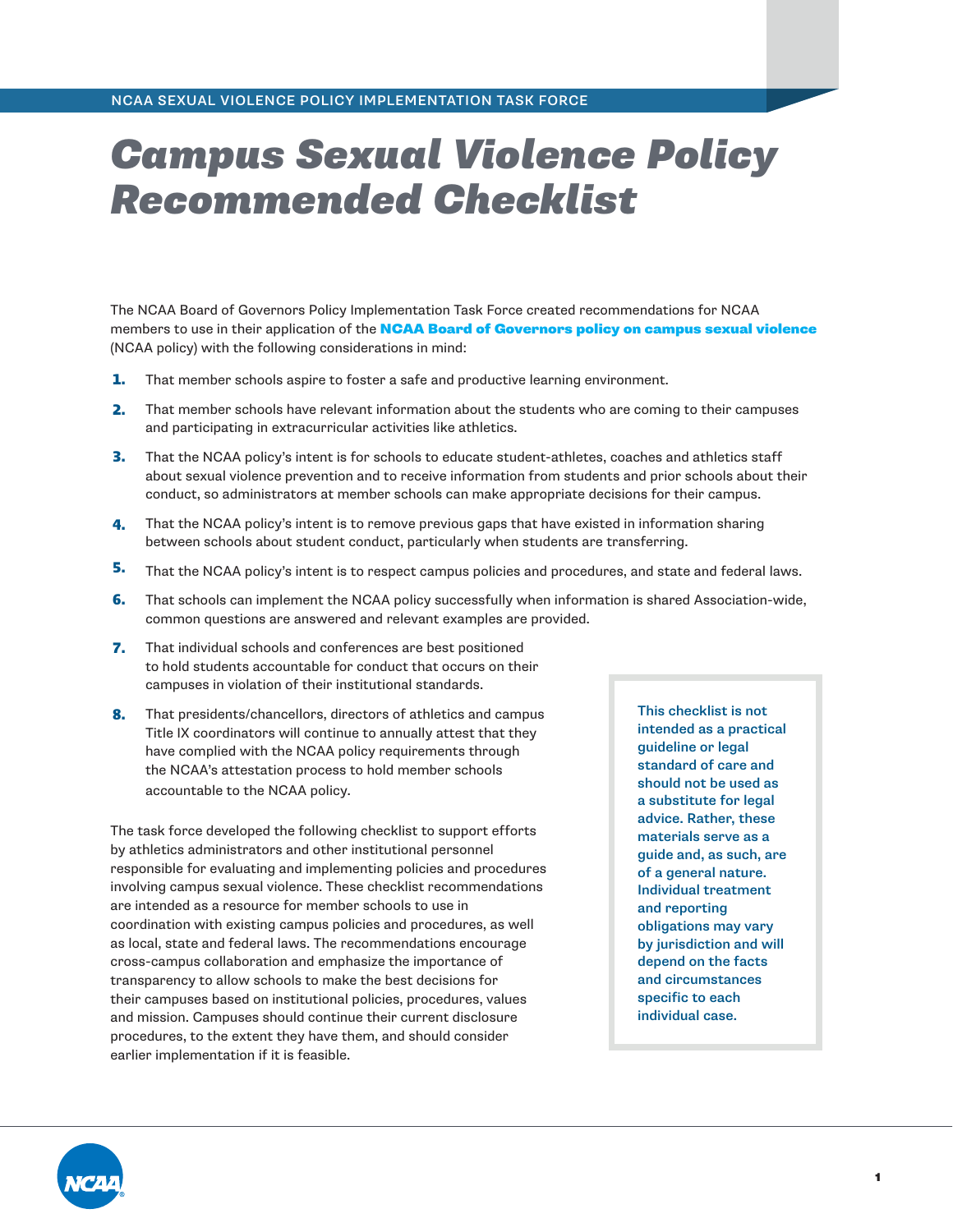### *Recommendations*

Consider creating a cross-campus collaboration team to assist in reviewing, drafting and implementing your procedures.

- » Team members and departments may include the university general counsel, campus Title IX coordinator, dean of students office, student conduct office, president/chancellor, studentathlete representatives, director of athletics, senior woman administrator, compliance officers, admissions officers and others.
- » In creating the cross-campus collaboration team, ask which staff member outside of athletics (e.g., the Title IX coordinator) might lead or co-lead the effort.
- » Which staff member will have primary responsibilities and accountability for overseeing the NCAA policy implementation?

Consider engaging your cross-campus collaboration team on various items related to the NCAA policy. These may include, but are not limited to, discussing and determining:

- » Which current institutional policies and procedures, conference policies and procedures, and state and federal laws are applicable?
- » How will your institutional procedures be implemented, documented and tracked internally?
- » How will coaches, athletics staff members and student-athletes be informed of the procedures?
- » How will you incorporate information about the NCAA policy and your institutional procedures when educating student-athletes, coaches and athletics staff members during your education sessions throughout the academic year?
- » What do reasonable steps look like for your campus when administrators are confirming information provided by students about incoming, current and transfer student-athletes?
- » What fair-process mechanisms are in place to apply disclosure procedures consistently to all student-athletes in accordance with your campus procedures?
- » What considerations need to be in place so the same steps in your disclosure procedures are taken and applied consistently to all student-athletes?
- » What established process do you have to periodically review and update, as necessary, your procedures?
- Consider your campus' communication strategy, with a focus on how you will educate relevant constituencies.
- Consider designating a staff member as a resource on campus for student-athletes to go to if they have questions about the NCAA policy or your school's procedures.
- Consider developing an implementation timeline for your cross-campus collaboration team's work based off the sample timeline the NCAA task force has developed.
- Review and consider sample policies and procedures shared through the NCAA website as a resource for member schools and consider collaborating with peer institutions and conferences to share lessons learned and policy and procedure examples when developing your relevant procedures.
- Attend educational webinars and other educational sessions about the NCAA policy provided by the NCAA.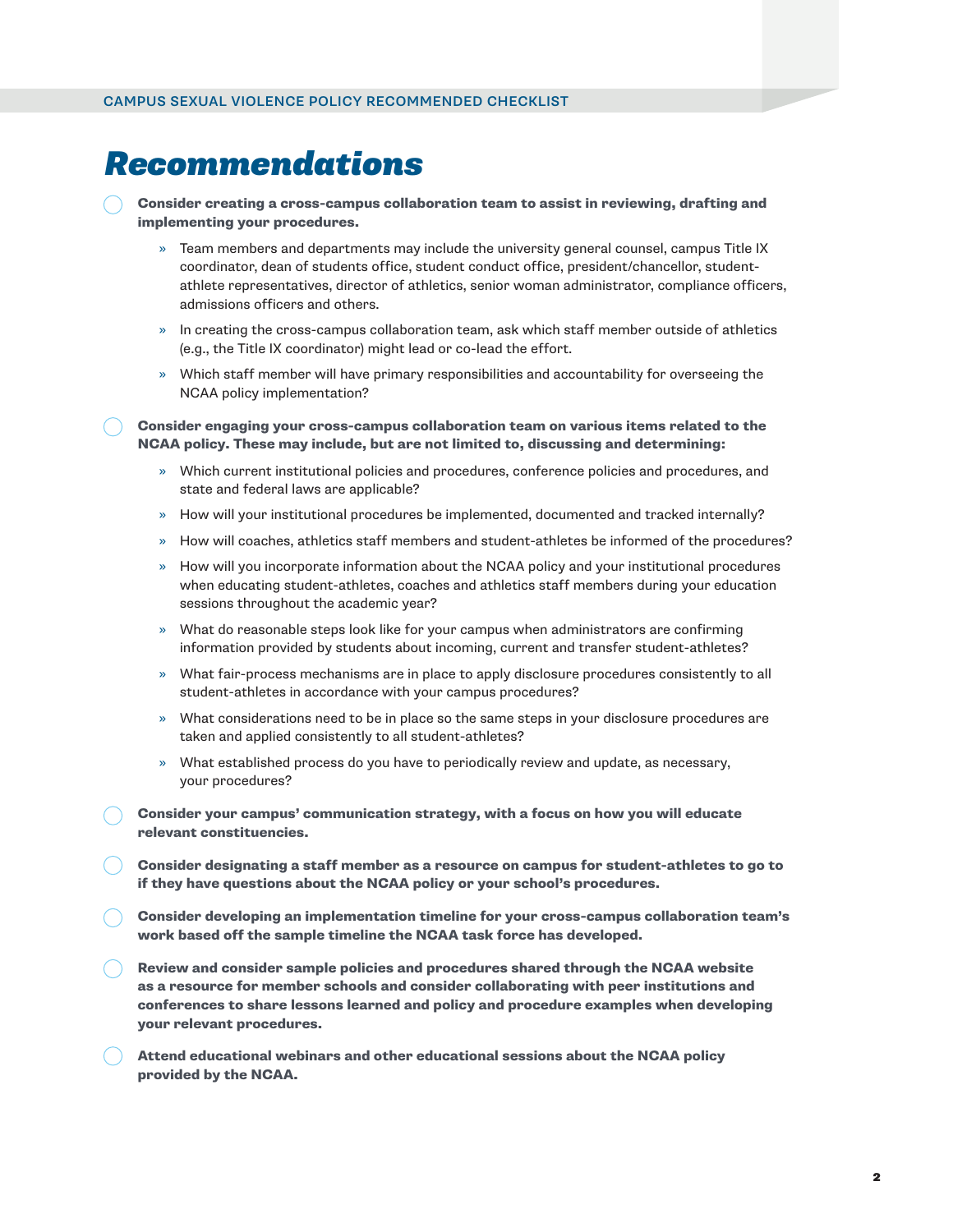## *Additional Recommendations for Specific NCAA Policy Items*

#### POLICY ITEM 4

*All incoming, continuing and transfer student-athletes have completed an annual disclosure related to their conduct that resulted in discipline through a Title IX proceeding or in a criminal conviction for sexual, interpersonal or other acts of violence. ''*

*\*\* Transfer student-athletes also must disclose whether a Title IX proceeding was incomplete at the time of transfer. Failure to make a full and accurate disclosure could result in penalties, including loss of eligibility to participate in athletics as determined by the member institution."*

- What role, if any, will coaches and those recruiting students have with respect to the disclosure or confirmation of relevant information?
- Research and review whether any state laws may impact your ability to ask students questions during the admissions process.
- Before the disclosure process begins, make student-athletes aware of the process, including:
	- » Clarify for incoming, transfer and current student-athletes what information is required before engaging them in the disclosure process.
	- » Inform student-athletes that they can ask questions about the disclosure process and make relevant contact information for appropriate staff members readily available to them for questions.
	- » Inform student-athletes of privacy protection mechanisms in place throughout your procedures.

#### POLICY ITEM 5

*Institutions have taken reasonable steps to confirm whether incoming, continuing and transfer student-athletes have been disciplined through a Title IX proceeding or criminally convicted of sexual, interpersonal or other acts of violence. ''*

*\*\* In a manner consistent with federal and state law, all NCAA member institutions must share relevant discipline information and incomplete Title IX proceedings as a result of transfer with other member institutions when a student-athlete attempts to enroll in a new college or university."*

#### POLICY ITEM 6

*''*

*An institution choosing to recruit an incoming student-athlete or accept a transfer student-athlete must have a written procedure that directs its staff to gather information that reasonably yields information from the former institution(s) to put the recruiting institutional leadership on notice that the student left the institution with an incomplete Title IX proceeding, was disciplined through a Title IX proceeding or has a criminal conviction for sexual, interpersonal or other acts of violence. \*\* Failure to have it written and to gather information consistent with that procedure could result in pena*lties."

Consider asking your general counsel or appropriate campus offices questions related to the Family Educational Rights and Privacy Act (FERPA), institutional policies, state laws, admissions, etc. Questions may include, but are not limited to: